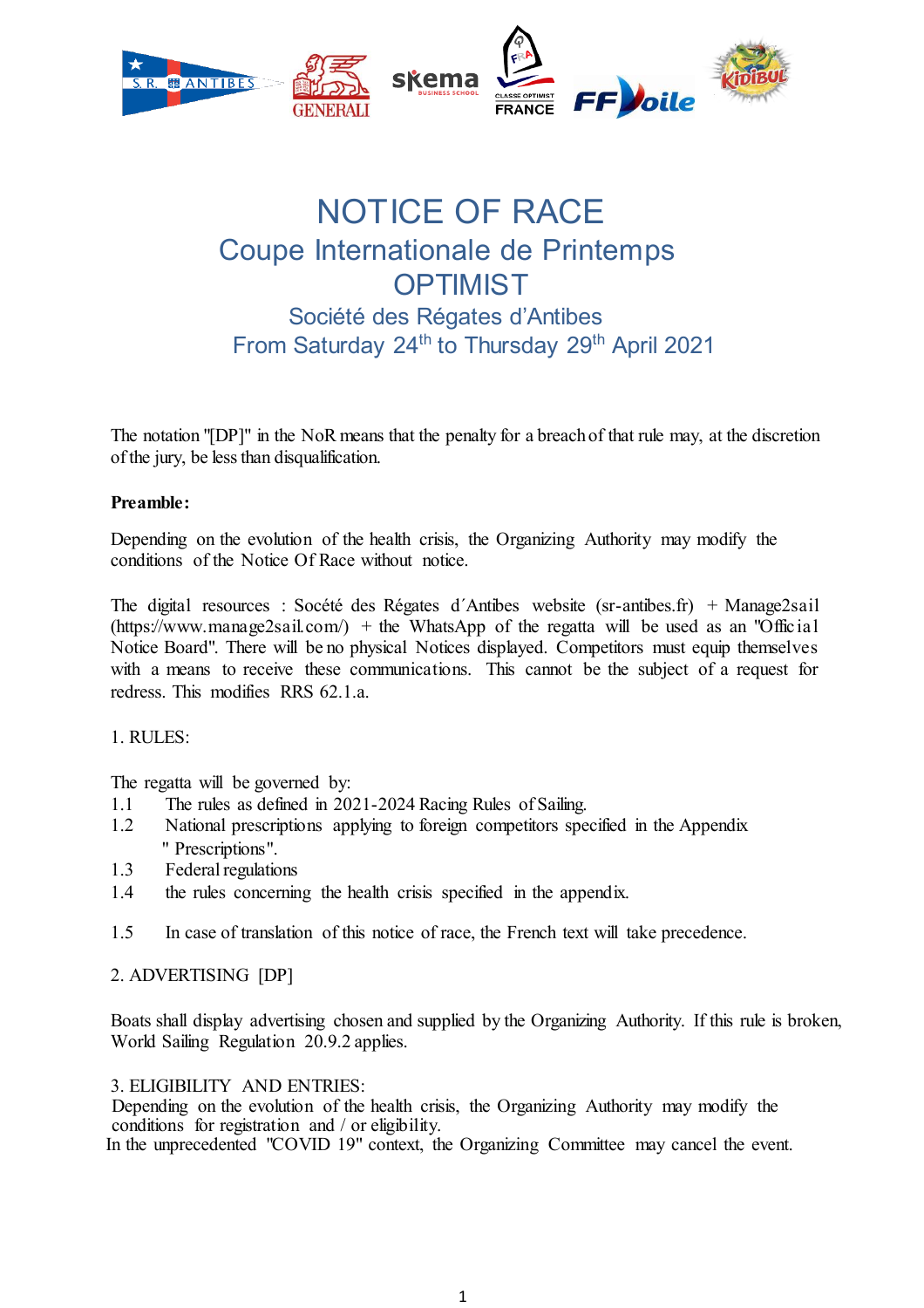

Taking into account the Covid19 risk:

By registering for the International Spring Cup as well as the Optimist Team Racing Cup, all competitors certify that they are aware of the Covid-19 risk, as well as those accompanying them,

and have taken it into account.

Each competitor and accompanying person is therefore aware:

- that hygiene and physical distancing measures, known as "barrier gestures" (social distancing) are to be at all times and in all places, as well as additional provisions published by the Ministry of Sports, and undertakes to comply with them,
- x that despite the implementation of stringent protection, the activity may pose a health risk, in particular increased risk of Covid-19 infection,
- that despite the measures taken and the resources put in place, the host establishment, the Organization/ the club, cannot guarantee total protection against exposure to and infection from Covid-19. Competitors & accompanying persons agree to release and to hold harmless the Organizing Authority from any and all liability whatsoever which may arise due to the COVID 19 pandemic.
- that all these measures aim to preserve the health of the competitors, accompanying person and members of the Organizing Authority participating in the regatta.
- 3.1 The regatta is open to:
	- all boats that comply with the rules of the Optimist class measurement.
	- all proven federal level 3 sailors, born from 2006 to 2011.
	- to sailors of foreign nationality according to the same age criteria.
- 3.2 Eligible boats may enter by completing the online form on the website:

#### http://sr-antibes.fr

(The form will be available from 01 February 2021 until April 06th 2021 midnight)

3.3 Sailors with an FFVoile license must be able to present when registering:

- Optimist French Class 2021 proof of membership, which certifies that the following documents have been uploaded to the Optimist Class website:

• - Optimist French Class 2021 Parental authorization (form available on the class website)

• - Pages 1 and 2 of the IODA booklet for the boat registered for the event (agreement between the sailor and the owner of the boat)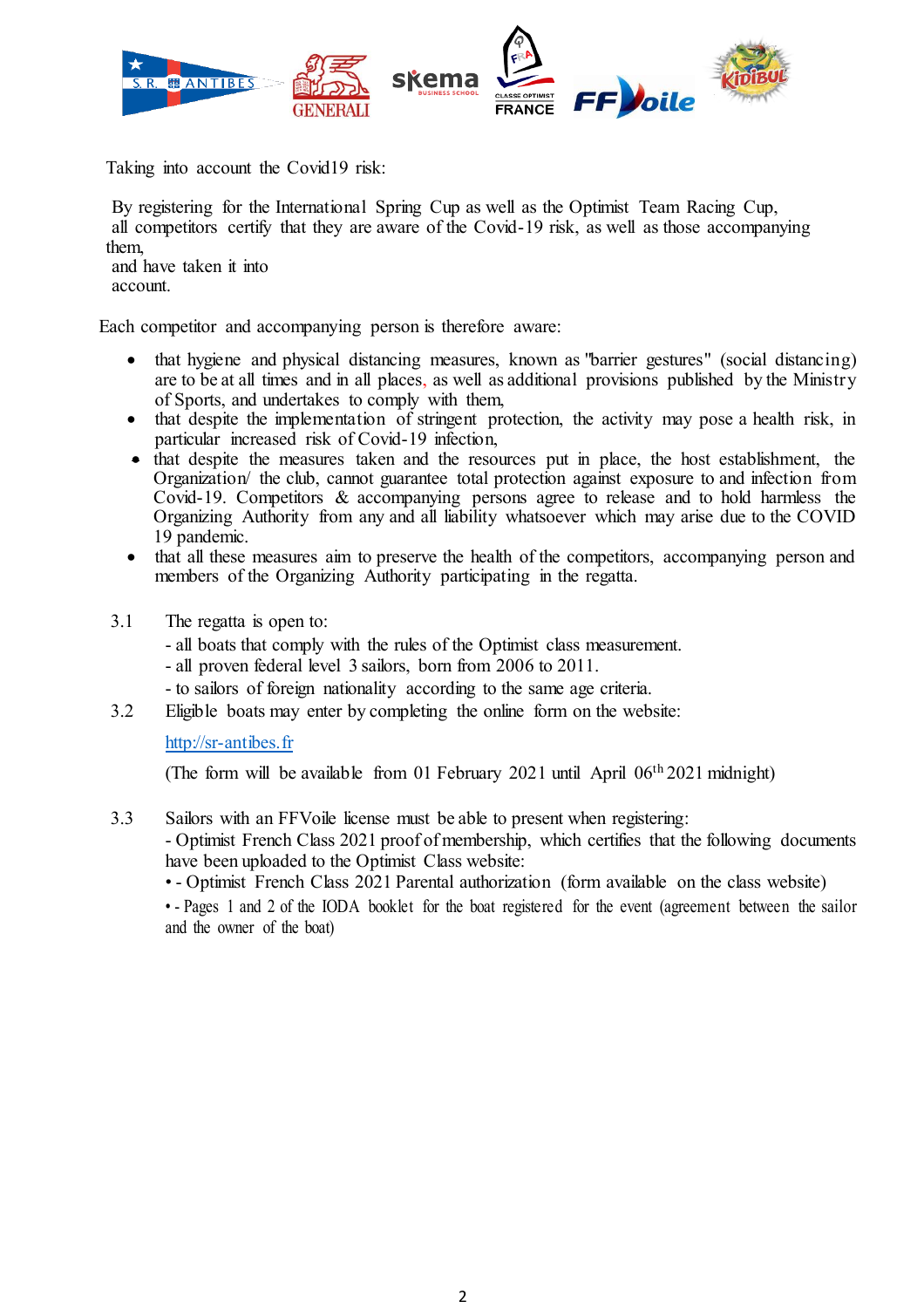

- the 2021 "Competition" license.
- if necessary, authorization for advertising
- 3.4 Foreign sailors without an FFVoile license must present at the time of registration: - proof of membership of a National Authority member of World Sailing, - valid proof of insurance for civil liability with a minimum cover of two million Euros - A medical certificate showing no contraindication for the practice of competitive dated less than a year ago (written in French or in English). - parental authorization
- 3.5 The 2021 Coupe Internationale de Printemps is the selection event for French sailors to qualify to represent France in the 2021 international championships.
- 3.6 French competitors applying to the various international events must pre-register with the Optimist French Class, through a "google form" accessible from 1 February 2021 and closed on Sunday, 19 April 2021. This application must be accompanied by a check deposit of 100  $\epsilon$ , payable to Optimist French Class, not later than the end of the confirmation of registration: Sunday, April 25 at 09:00.

# 4. CATEGORIES

- "Minimes" / Cadets: sailors born in 2009,2008 and 2007 and 2006
- Benjamins: sailors born in 2011 and 2010

# 5. FEES

- 5.1 Required fees are as follows:
	- 75 € before 23rd March 2021.
	- As of march 24th, 2021, registrations will be increased to  $\epsilon$  90.
	- Registration will be closed on April 06, 2021 at midnight.
- 5.2 From the third child of the same family, the registration of the third and subsequent children is reduced by 50% (valid on the base rate).
- 5.3 Conditions of reimbursement: - In case of withdrawal, the sailors will be reimbursed only in case of force majeure, subsequent to a decision by the Organizing Authority who may require a medical certificate.
- 5.4 Means of payment: Credit card or cash

# 6. QUALIFYING SERIES AND FINAL SERIES:

6.1 If there are more than 80 sailors in a category, the regatta may have a qualifying and final series.

- For the "minimes" / cadets, the qualifying series will last 3 days, a minimum of 4 races are to be completed.

- For the Benjamins, the qualifying series will last 2 days, a minimum of 4 races are to be completed.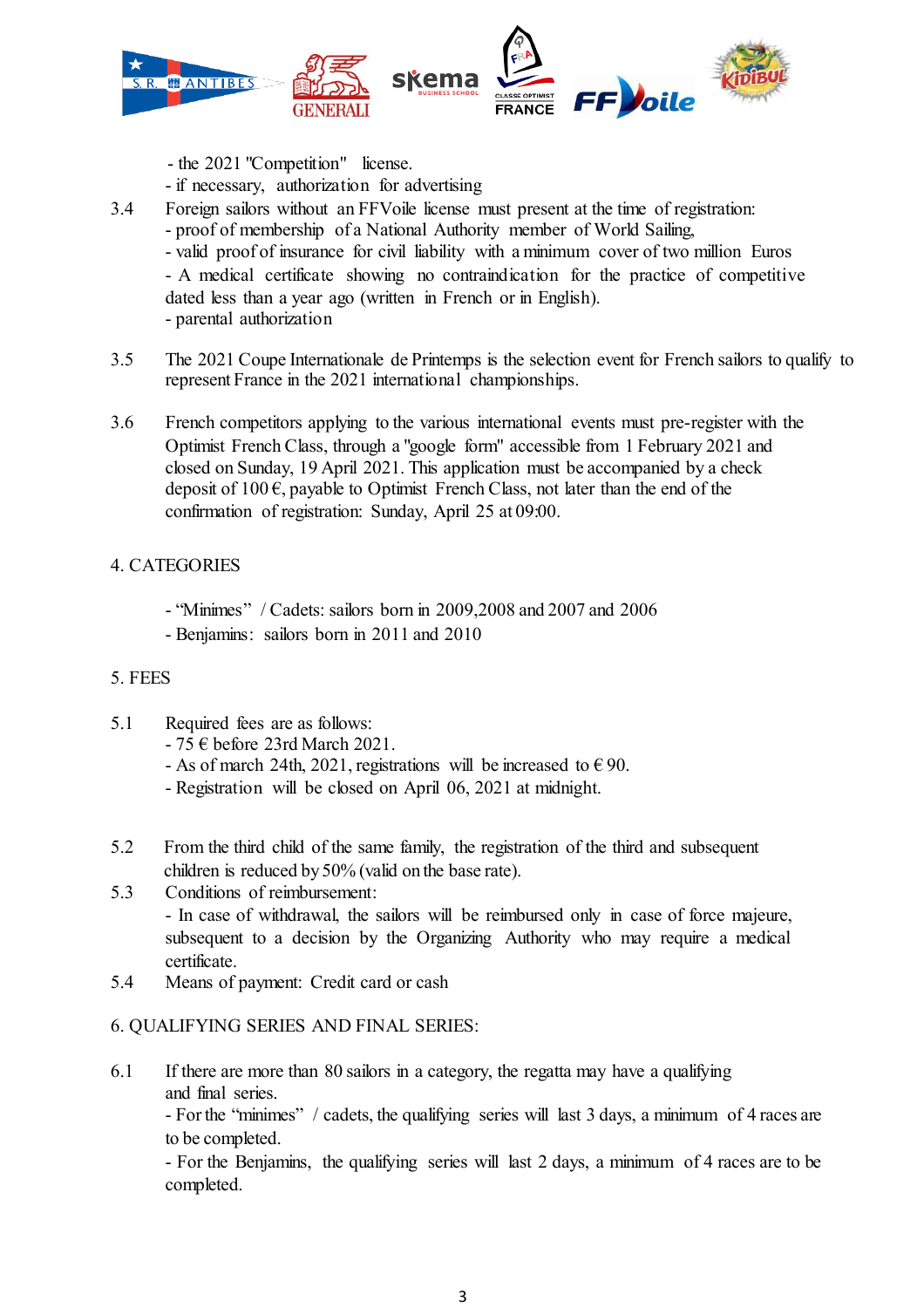

- 6.2 The distribution of the first day will be based on the national ranking published 48 hours before the first day of the event. Foreign sailors will be randomly distributed.
- 6.3 The Minimes groups will be able to run the qualifying phase on different courses (Minimes or Benjamins courses
- 6.4 For the final phase, the last Minimes group might sail on the Benjamins course.

# 7. SCHEDULE:

7.1 Confirmation of registration to be carried out by accompanying persons

Saturday, April 24, 2021 from 13:00 to 19:00. Sunday, April 25 2021 from 8:30 to 09:30 (Only by appointment)

- 7.2 Coaches Meeting at 09:00 am Sunday, April 25th.
- 7.3 Racing dates, date and time of the 1st warning signal:

| <b>Dates</b>    | Time of 1 <sup>st</sup> warning signal |
|-----------------|----------------------------------------|
| Sunday 25/04    | 12h00 races back to back               |
| Monday 26/04    | 10h00 races back to back               |
| Tuesday 27/04   | 10h00 races back to back               |
| Wednesday 28/04 | 10h00 races back to back               |
| Thursday 29/04  | 10h00 races back to back               |

- 7.4 On the last scheduled day of racing, no warning signal will be made after 4.30pm.
- 7.5 The price giving ceremony will take place as soon as possible after the races on Thursday, April 29, 2021.

# 8. MEASUREMENT

- 8.1 At the latest by close of registration confirmations, each sailor-will have produced: - the completed paper version, of their declaration of measurement. For Minimes : Waiting for new link For Benjamins : https://www.promotion-optimist.fr/infos-sportives/jauge
- 8.2 Measurement checks may be organized throughout the event.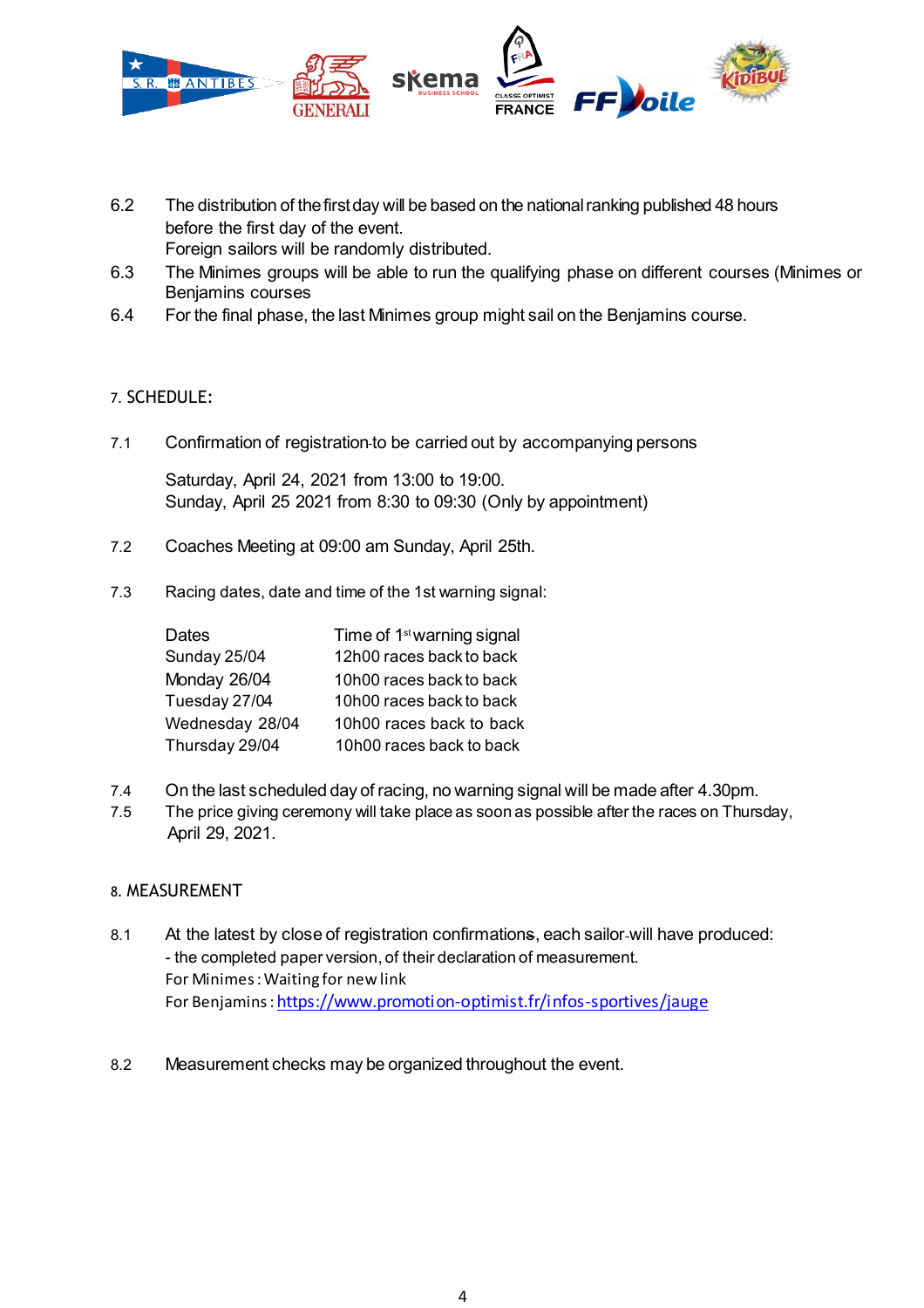

9. SAILING INSTRUCTIONS:

The sailing instructions and any appendix will be:

- displayed on the official Notice board according to the federal prescription. - available in electronic version, at the latest on the first day of the event, at the following address: http://sr-antibes.fr

#### 10. RACING AREAS

- 10.1 The race area is located in the bay of Antibes.
- 10.2 Two course areas are set up (see chart in appendix) Round A for Benjamins, Round B for Minimes / Cadets,

#### 11. THE COURSES

The courses to be sailed are IODA trapeze type with a gate.

#### 12. PENALTY SYSTEM

In the case of umpired races, RRS 44.1 will be changed so that the two-turns penalty is changed to a one-turn penalty.

#### 13. SCORING

- 13.1 Two races are required to be completed to constitute a series.
- 13.2 When fewer than 4 races have been completed, a boat's series score will be the total of the race scores. When 4 or more races have been completed, a boat's series score will be the total of the

race scores allowing for one discard.

13.3 5 races are required to be completed to qualify for international selections.

# 14. SUPPORT PERSONS: [DP]

14.1 Coaches and support persons must pre-register at the following URL: http://sr-antibes.fr/

14.2 Coaches shall provide, at the latest at the confirmation of registration, the list of sailors under their responsibility during the event.

14. 3 Coaches and support boats will be moored to on the pontoon reserved by the Organizing Authority in "Port Vauban" Antibes.

14.4 Some coach and support boats may be included in the safety organization at the discretion of the organizer.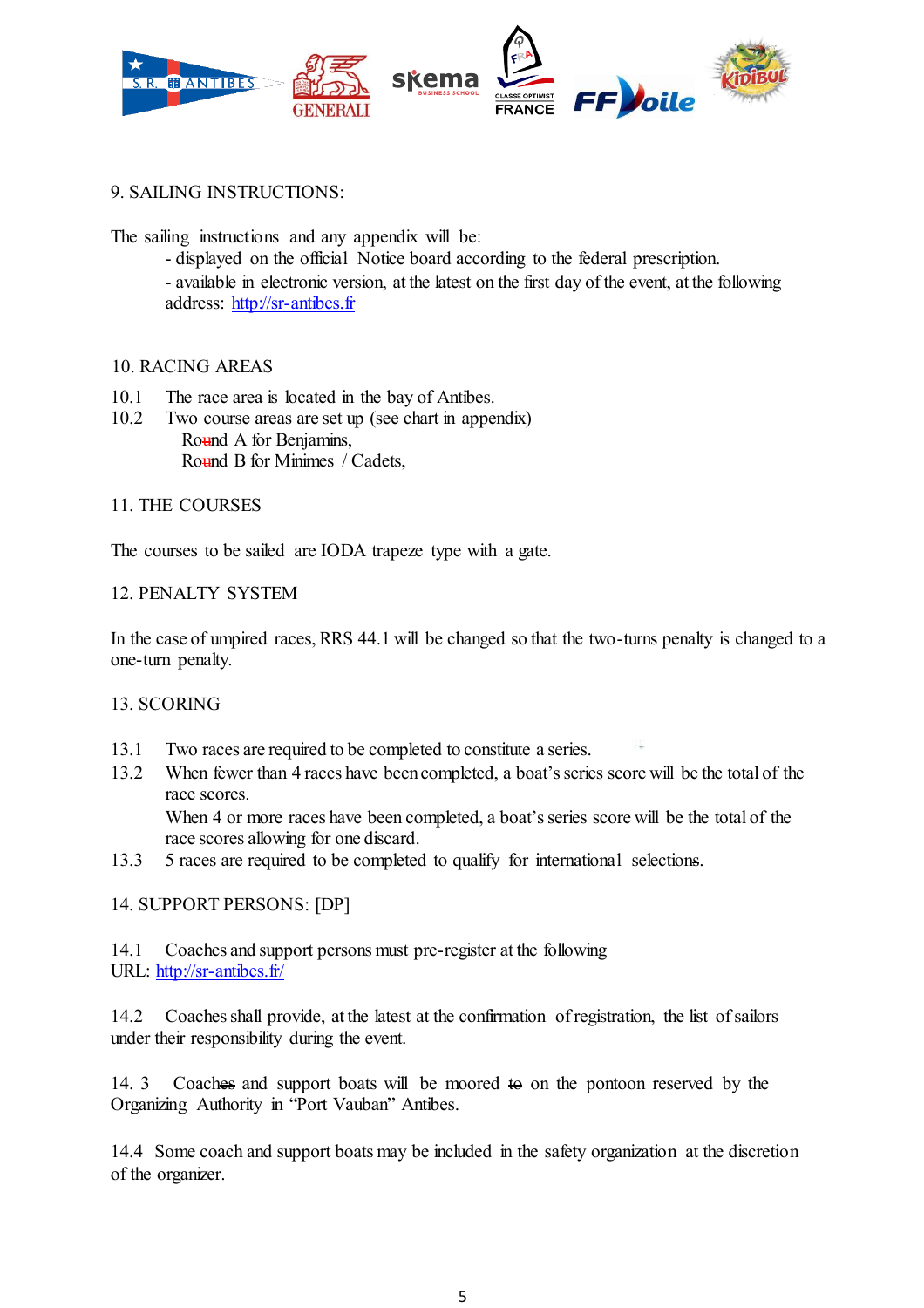

# 15. RIGHT TO IMAGE:

By participating in this event, each sailor or his legal representative, tacitly authorizes the organizing

authority, the Optimist French Class the Société des Régates d'Antibes, the sponsors of the event and the photographers or cameramen to use and broadcast, without limitation, moving photos or static, racing or ashore, films or television recordings and other reproductions of themselves during and after the period of the competition entitled "CIP" to which the participant gives their full agreement. It allows a free exploitation of the said images without any compensation for their right to the image.

# 18. RADIO COMMUNICATION: [DP]

Except in case of emergency, a boat that is racing shall neither make radio transmission nor receive

radio communication that is not available to all boats. This restriction also applies to mobile phones.

# 19. PRIZES:

Prizes will be distributed as follows:

- To the first 3 of the scratch ranking and the first 3 girls, in Minimes and in Benjamins (if they have not already received an award),
- To the first boy and the first girl 1st year (born in 2009) if they have not already received an award.
- To the first boy and the first girl 1st year (born in 2011) if they have not already received an award.

# 20. DISCLAIMER OF LIABILITY:

Competitors participate in the regatta entirely at their own risk. The decision to race or stay in the race is their sole responsibility.

The organizing authority will not accept any liability for material damage, personal injury or death sustained in conjunction with or prior to, during or after the regatta.

# 22. ADDITIONAL INFORMATION:

For any further information please contact: Société des Régates d'Antibes: secretariat@sr-antibes.fr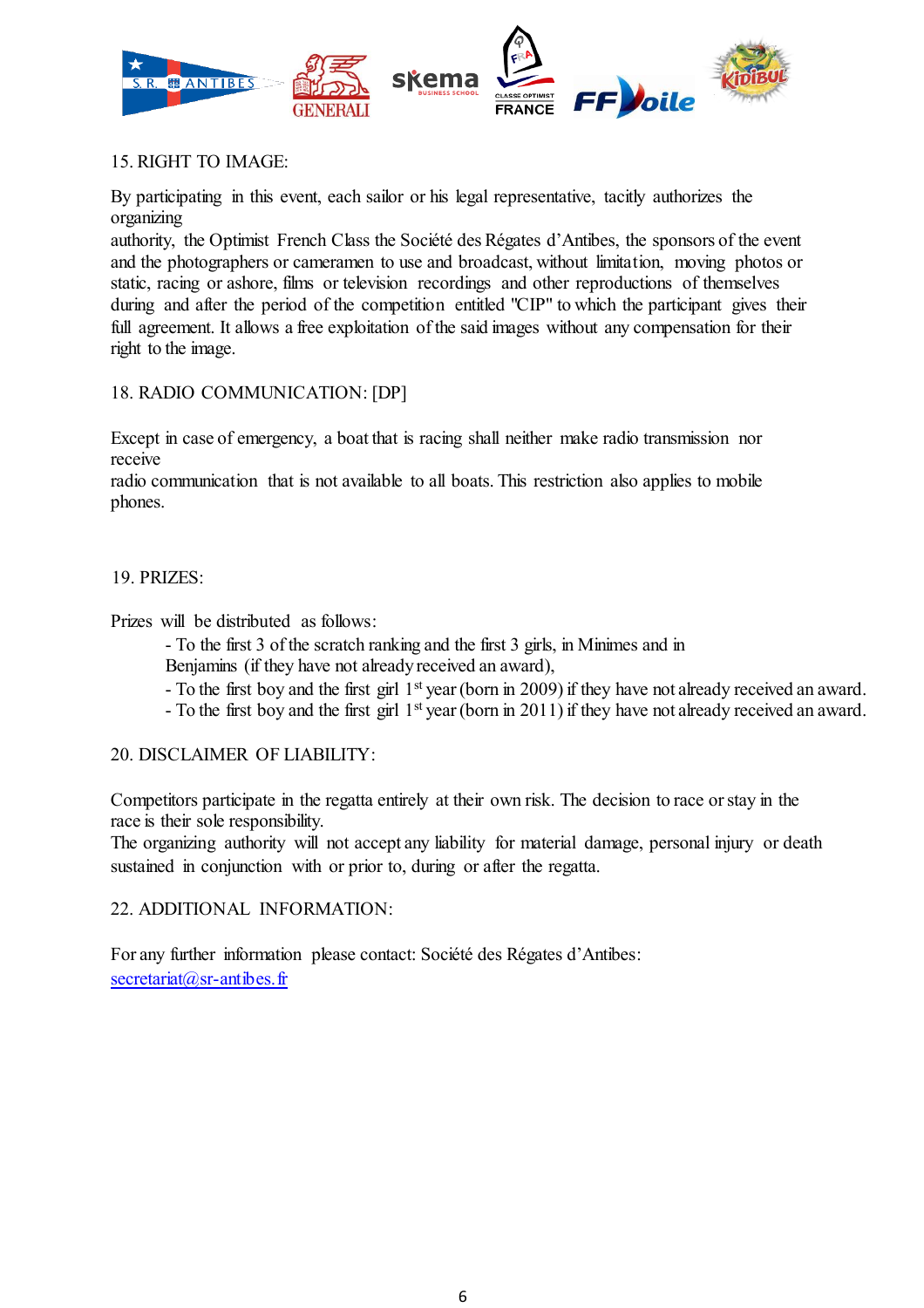

# Appendix FFVoile Prescriptions to RRS 2017-2020

FFVoile Prescription to RRS 25 (Notice of race, sailing instructions and signals): For events graded 4 and 5, standard notices of race and sailing instructions including the specificities of the event shall be used. Events graded 4 may have dispensation for such requirement, after receipt of FFVoile approval, received before the notice of race has been published. For events graded 5, posting of sailing instructions will be considered as meeting the requirements of RRS 25.1 application.

(\*) FFVoile Prescription to RRS 64.3 (Decisions on protests concerning class rules): The jury may ask the parties to the protest, prior to checking procedures, a deposit covering the cost of checking arising from a protest concerning class rules.

(\*) FFVoile Prescription to RRS 67 (Damages):

Any question about or request of damages arising from an incident involving a boat bound by the Racing Rules of Sailing or International Regulation to Prevent Collision at Sea depends on the appropriate courts and cannot be dealt by the jury.

(\*) FFVoile Prescription to RRS 70. 5 (Appeals and requests to a national authority): The denial of the right of appeal is subject to the written authorization of the Fédération Française de Voile, received before publishing the notice of race. This authorization shall be posted on the official notice board during the event.

(\*) FFVoile Prescription to RRS 78.1 (Compliance with class rules; certificates):

The boat's owner or other person in charge shall, under his sole responsibility, make sure moreover that his boat complies with the equipment and security rules required by the laws, by-laws and regulations of the Administration.

(\*) FFVoile Prescription to RRS 86.3 (Changes to the racing rules):

An organizing authority wishing to change a rule listed in RRS 86.1(a)in order to develop or test new rules shall first submit the changes to the FFVoile, in order to obtain its written approval and shall report the results to FFVoile after the event. Such authorization shall be mentioned in the notice of race and in the sailing instructions and shall be posted on the official notice board during the event.

(\*) FFVoile Prescription to RRS 88 (National prescriptions):

Prescriptions of the FFVoile shall neither be changed nor deleted in the notice of race and sailing instructions, except for events for which an international jury has been appointed.

In such case, the prescriptions marked with an asterisk (\*) shall neither be changed nor deleted in the notice of race and sailing instructions. (The official translation of the prescriptions, downloadable on the FFVoile website www.ffvoile.fr , shall be the only translation used to comply with RRS 90.2(b)).

(\*) FFVoile Prescription to RRS 91(b) (Protest committee):

The appointment of an international jury meeting the requirements of Appendix N is subject to prior written approval of the Fédération Française de Voile. Such authorization shall be posted on the official notice board during the event.

FFVoile Prescription to APPENDIX R (Procedures for appeals and requests):

Appeals shall be sent to the head-office of Fédération Française de Voile, 17 rue Henri Bocquillon, 75015 Paris - email: jury.appel@ffvoile.fr, using preferably the appeal form downloadable on the website of Fédération Française de Voile:

http://www.ffvoile.fr/ffv/web/services/arbitrage/jury\_appel.asp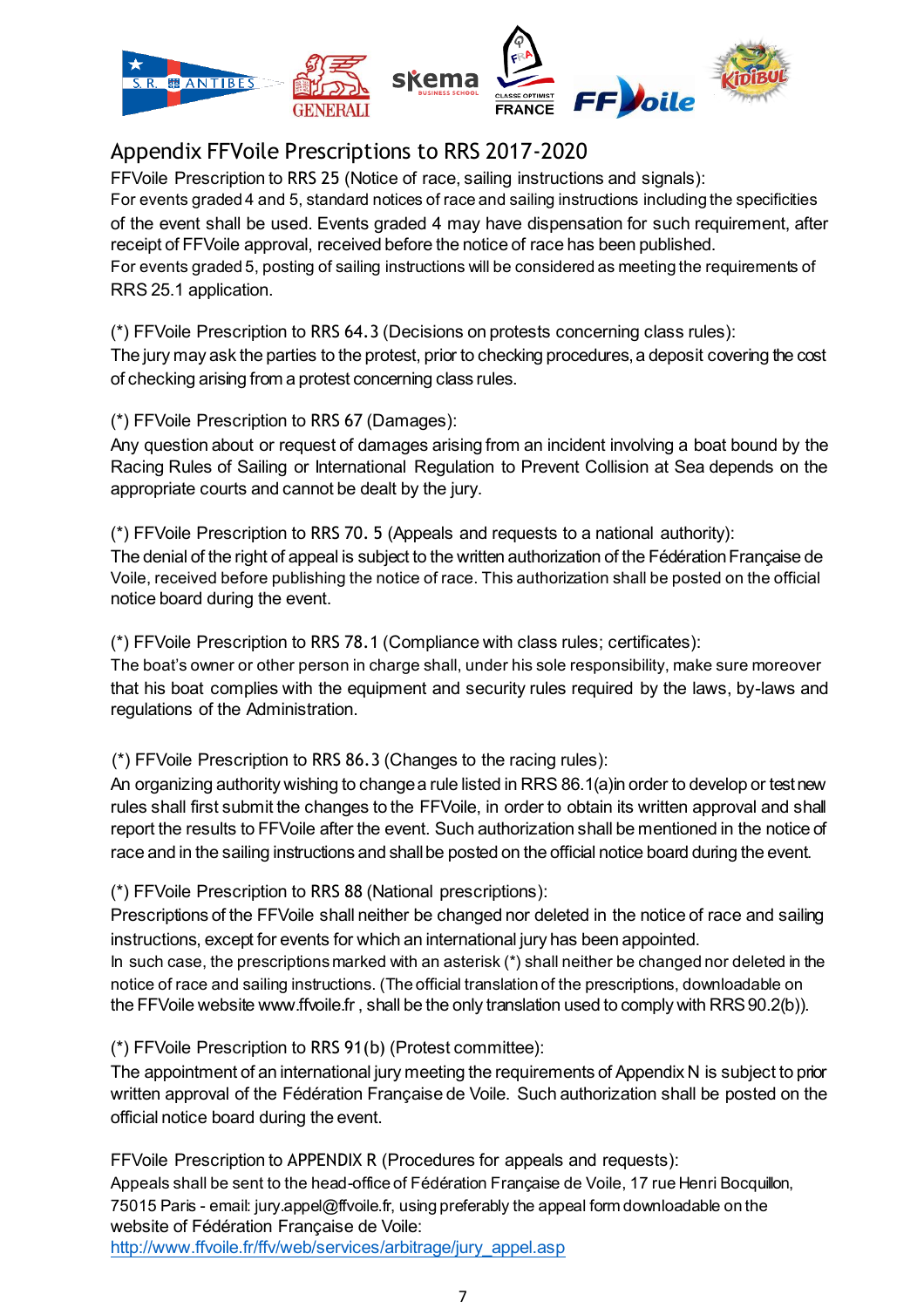

# **APPENDIX : RACE AREA**